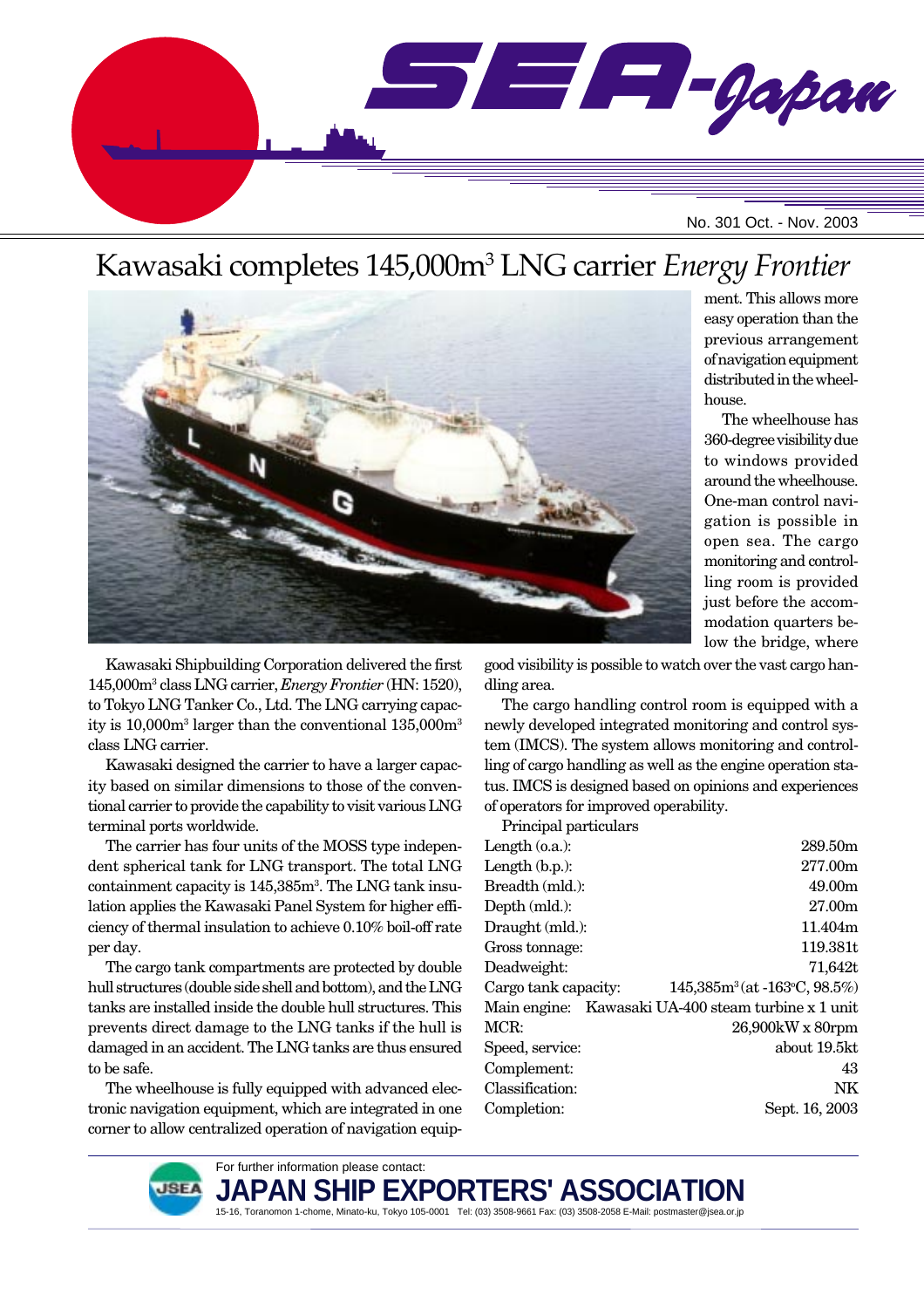**Topics No. 301 Oct. - Nov. Page 2**

# MHI launches large cruise ship, Sapphire Princess, for P&O

Mitsubishi Heavy Industries, Ltd. (MHI) has launched the 113,000GT cruise ship, *Sapphire Princess* (HN: 2180), for P&O Princess Cruises International plc at the Koyagi Shipyard.

The launching ceremony at the shipyard was attended by Mr. and Mrs. Micky Arison, the Chairman and Chief Executive Officer of Carnival Corporation & plc and his wife, and Mr. Peter G. Ratcliffe, Chief Executive Officer of P&O Princess Cruises International plc, as well as Mr. Kazunori Ohta, Managing Director of Mitsubishi Heavy Industries, Ltd. About 900 people including schoolchildren observed the launch.

The *Sapphire Princess* is the sister ship of the *Diamond Princess* to be delivered to the same owner from MHI in February 2004. These ships are the largest cruise ships ever built in Japan. The *Sapphire Princess* is now moored at the outfitting pier of the

Imabari Shipbuilding Co., Ltd. completed the container carrier, NYK Phoenix (HN: 2148), for Japanese owner at Koyo Dockyard Co., Ltd., a company of the Imabari group on October 3, as the second of a series of two ships constructed by the Koyo Dockyard. The ship can carry 6,586TEU containers.

For increasing container loading capacity, the ship is designed and employed girderless construction to the hold parts. Thus the cargo hold midship has high loading efficiency to





Koyagi Shipyard for delivery in May 2004. These ships will enter service on routes in North America including Alaska.

Principal particulars L (o.a.) x B x D x d: 290.0m x 37.5m x 41.3m x 8.05m Gross tonnage: abt. 113,000t

Speed, service: 22.1kt

Diesel generators: 9,450kW x 2 units, 8,400kW x 2 units

# Imabari completes 6,586-TEU container carrier, NYK PHOENIX

accommodate nine tiers and 14 rows.

The lashing bridge is adopted to allow loading of seven tiers on the hatches. Loading of 45 feet containers is also possible. 500 plugs for reefer containers are provided, 400 plugs for

> the hatches and 100 plugs in the cargo holds.

Two bow thrusters are provided to ensure ship maneuvering for berthing and unberthing. The main engine is a DU-SULZER 12RTA96C diesel, which has

| Gas turbine-generator 25,000 kW x 1      |
|------------------------------------------|
| unit                                     |
| Propulsion motors: 21,000kW x 2          |
| units                                    |
| Fixed pitch propellers $(FPP)$ x 2 units |
| Side thrusters: 3 units each for bow     |
| and stern                                |
| Passenger cabins: 1,337                  |
| Passengers: 3,100 (max.)                 |
| Complement: 1,238                        |
| Completion: May 2004                     |
|                                          |

### the world's largest class output securing high-speed navigation. A watertube boiler (380cSt/50°C) is used, which has high reliability during navigation or cargo handling.

Other machinery includes a waste gas economizer [5,500kg x 0.7MPa], four units of generators [3,500KVA (2,800kW) x 720rpm,] and an emergency generator [325KVA (260kW) x 1,800rpm].

Principal particulars

- Ship Type: 6,586TEU Type Container Carrier
- $L$  (o.a.) x  $L$  (b.p.) x  $B$  x  $D$  x d: 299.95m x 287.00m x 40.00m x 24.00m x 14.00m
- DWT/GT: 80,270t/76,199t
- Main engine: DU SULZER 12RTA96C diesel x 1 unit MCR: 64,200kW x 100.0rpm
- NOR: 54,570kW x 94.7 rpm
- Speed, service: 25kt
- Classification: NK
- Complement: 36
- Endurance: abt. 18,000 miles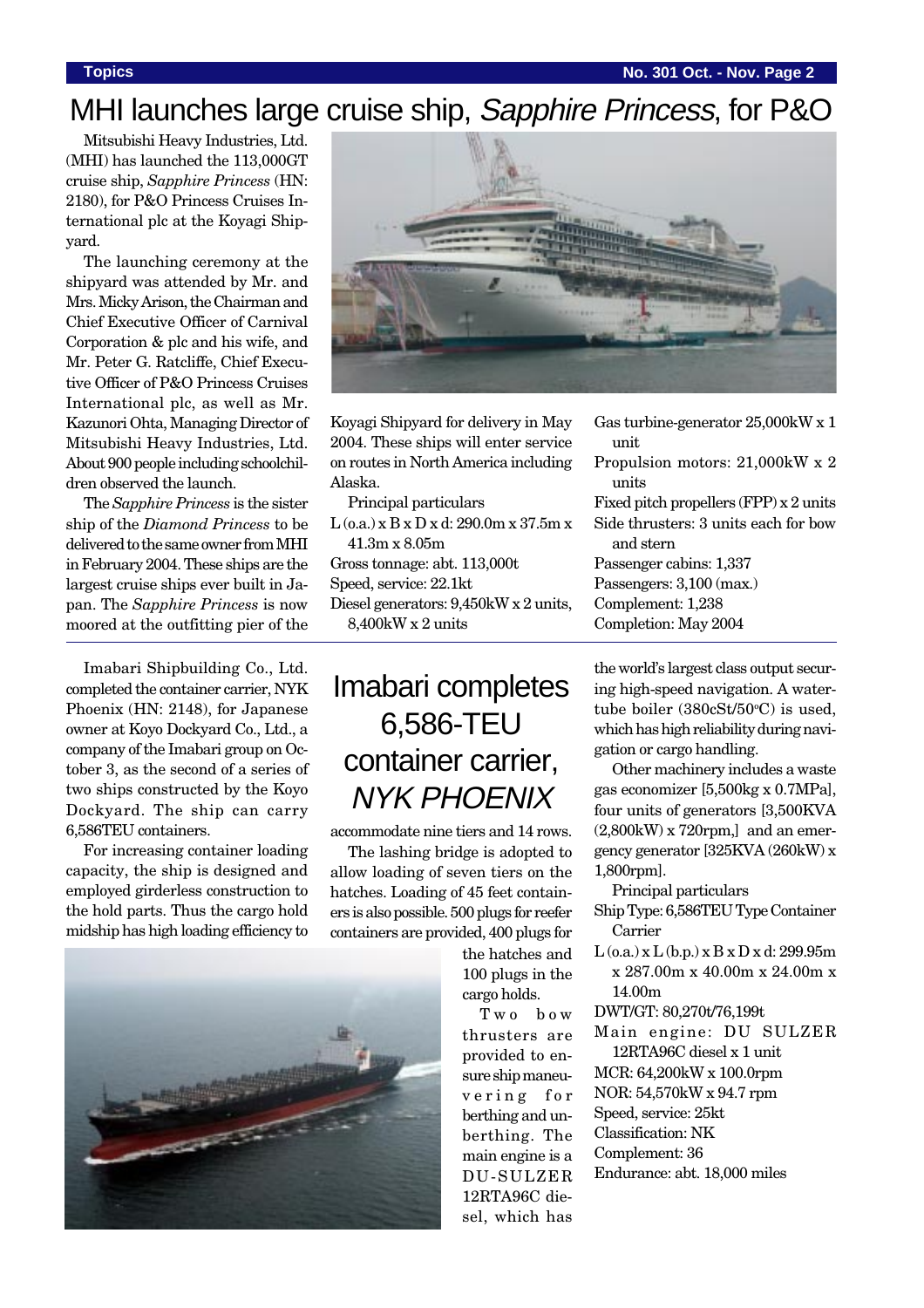## World's first fuel cell underwater vehicle successful **—Deep-sea exploring robot Urashima of JAMSTEC—**

Mitsubishi Heavy Industries, Ltd. (MHI) has succeeded in the sea trial of a completely closed cycle fuel cell system installed as a power source on an Autonomous Underwater Vehicle (AUV) called *Urashima*.

*Urashima* has been developed by Japan Marine Science and Technology Center (JAMSTEC) for exploring the deep sea.

The sea trial conducted by the JAMSTEC was the world's first achievement. Tests on the *Urashima* were carried out in Suruga Bay in August 2003. The *Urashima* first dived down to 300m deep. At that level, the acoustic communication system was tested, and subsequent tests were conducted on cruising using the fuel cell. The total trial subsea cruise range was approximately 2.5km.

The fuel cell of the *Urashima* is the polymer electrolyte type and is contained in a titanium alloy container with a cocoon-like appearance. Oxygen is charged into the cell from a high-pressure oxygen container and hydrogen from metal hydride contained in a high-pressure container. Hydrogen is discharged from the alloy with the thermo control system, and this method is safer than the use of a high-pressure tank in handling hydrogen.

The hydrogen-occlusion alloy can occlude hydrogen at 20°C and discharge below 60°C. Water generated in the process of electricity generation is stored in a tank mounted on the vehicle to avoid weight loss. Thus a completely closed fuel cell system is provided. **Fuel cell specifications**

Type: Closed polymer electrolyte fuel cell Rated output: 4kW

Rated voltage: 120V *Urashima* **specifications** Length: Approx. 10m

Weight in air: Approx. 10t Max. diving depth: Approx. 3,500m Max. speed: Approx. 4kt Cruising speed: Approx. 3kt



*The fuel cell container is shown below with the top cover opened*



## Water ingress alarm system installed on ship during cargo handling work

Oshima Engineering Co. Ltd. (OEC), a subsidiary of Oshima Shipbuilding Co., Ltd., has mounted a water ingress alarm system on a bulk carrier during cargo handling work for the first time. The system was installed on a 51,000DWT Handymax bulk carrier built by Oshima Shipbuilding when the vessel called at Tokuyama Port.

Installation work demonstrated the device can be easily installed on a



*Alarm board attached to the wheel house wall (left) and hold sensor attached to the cargo hold (seen along the ladder)*

ship without hot work (no need for welding, etc.), and disturbing the other work on board the ship. It was completed in three days including the certifying inspection by the American Bureau of Shipping. The inspection was completed three hours before the ship departure.

The system called WIN-OSY System, which uses a capacitance type alarm sensor, has a simple mechanism and procedure for setting up on board the ship. The crew can install during navigation or loading/unloading work. Other shipyards can install the system with only necessary information (e.g. length of wire) and installation procedures provided by OEC for shipyards.

The WIN-OSY System has advantages including "installation by the crew during navigation or cargo handling," "no hot work (welding and gas cutting)," "cheaper than installation work in a dock," and "less time required for work." OEC has already received WIN-OSY system orders for over 200 ships, including potential and provisional inquiries.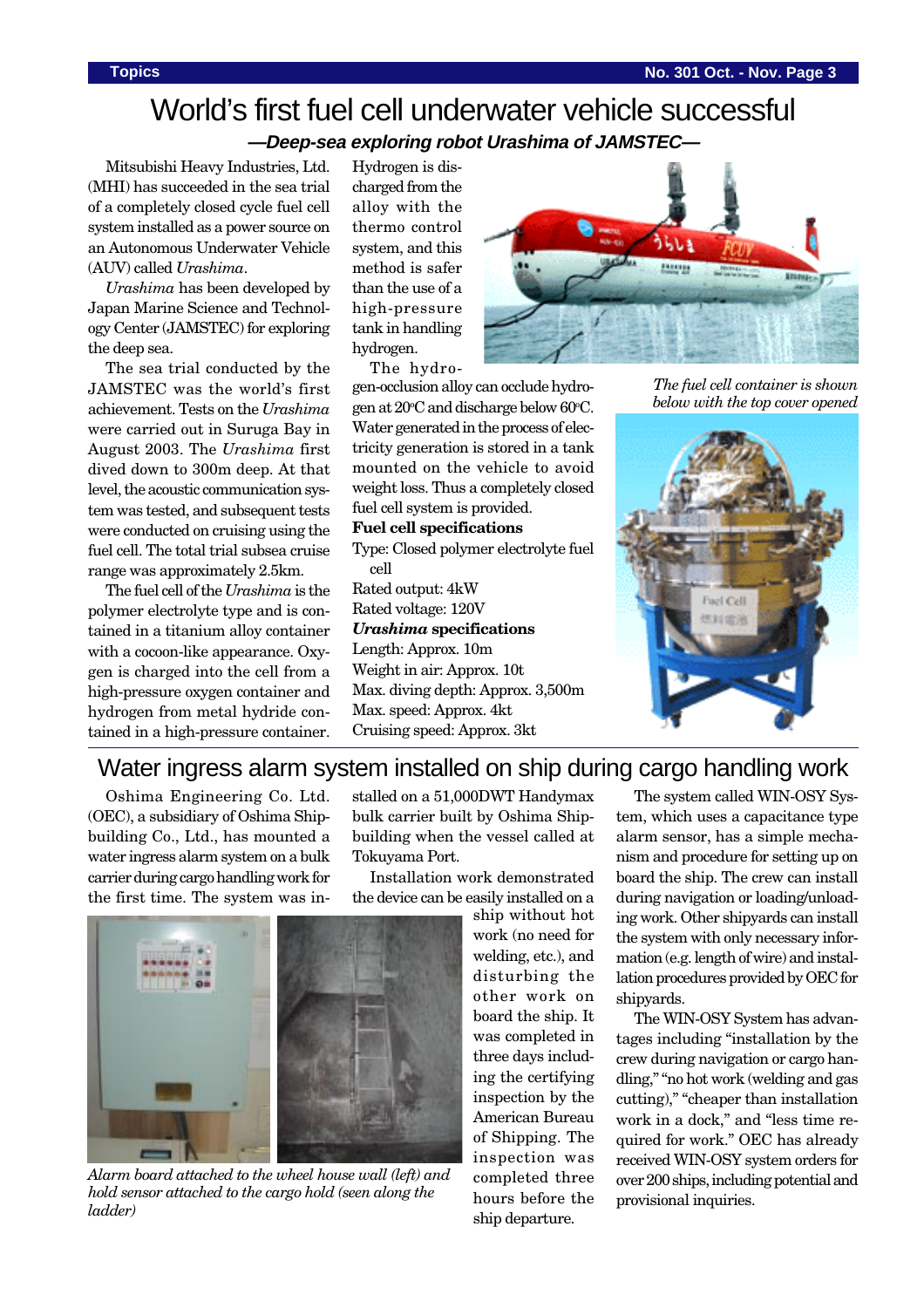### **Topics No. 301 Oct. - Nov. Page 4**

# MES completes large double hull VLCC Selene Trader

power generator has decreased, lowering emissions of  $CO<sub>2</sub>$ , NO<sub>x</sub>, and SO<sub>x</sub>, and contributing to preserving the en-

Ship navigation is ensured by installation of a GPS navigation system, and differential GPS navigation sys-

Electronic chart display and information system (ECDIS) and automatic ship identification system (AIS) ensure safe navigation and ship op-

Mitsui Engineering & Shipbuilding Co., Ltd. (MES) has delivered the 300,000DWT class double hull VLCC, *Selene Trader* (HN: 1558), to Regulus Lines S. A. of Panama at the Chiba Works. The carrier is the second ship of the Malaccamax type developed by MES.

The cargo tank capacity is 352,606m3 , the largest among VLCCs, which is achieved by a draught design deeper than the conventional VLCCs operated by Japanese operators. The cargo tanks employ the segregation system, and three cargo pumps with a capacity of 5,000m3 /hr are installed for efficient and simultaneous cargo handling. One COW (cargo oil wash) pump is installed for cleansing the cargo tanks.

New developments are employed to achieve the most efficient propulsion performance for a VLCC, which include a new bulbous bow and stern

Shin Kurushima Dockyard Co., Ltd. (SKDY) completed the 13,927GT roll-on/roll-off cargoship, *Musashi Maru*, for Kyushu Kyuko Ferry Co., Ltd. at the Onishi Shipyard in September 2003. The *Musashi Maru* is one of the largest coastal Ro-Ro ships in Japan, and can accommodate 160 units of 12.00m chassis length and 120 cars.

The main engine is a 16,920kW B&W 12L50MC-C diesel engine, and a controllable pitch propeller (CPP) and PBCF (Propeller Boss Cap Fin) are used. This arrangement can develop 23.0-knot navigation speed. Adoption of energy-saving fins



form, efficient propeller, and RBS-F energy saving device. Electric power generation uses a turbo generator using an engine exhaust gas recovery system. Fuel consumption by the electric

vironment.

tem.

eration.



Principal particulars

- $L$  (o.a.) x  $L$  (b.p.) x  $B$  x  $D$  x d: 333.00m x 320.00m x 60.00m x 29.65m x 20.879m DWT/GT: 299,991t/ 159,912t
- Cargo tank capacity:  $352,606m^3$  $(100\%)$
- Main engine: Mitsui-MAN B&W 7S80MC-C diesel x 1 unit MCR: 27,160kW x 76rpm Complement: 30 Classification: NK Completion: Sept. 30, 2003

# Roll-on/roll-off cargoship completed by Shin Kurushima

achieves reduction of required power and fuel consumption. Measures are provided to decrease emission of NO<sub>x</sub> and dioxins for preservation of the environment.

Fin stabilizers are installed to suppress the rolling motion of the ship to maintain stabilized navigation at high speed. Ship maneuvering during

> berthing and unberthing can easily be performed using a joystick controller that regulates the bow thruster, stern thruster, rudder, main engine and CPP simultaneously. This also displays superior

performance in navigation or when entering port. The shore ramps consists of a stern quarter ramp (starboard) and a stern ramp. Three movable ramps are provided inboard to facilitate loading and unloading work.

Complement is 24 including eight passengers, for which four passenger cabins, each with two beds, are provided.

Principal particulars Ship type: Roll-on/roll-off cargoship Length (o.a.): 166.03m Length (b.p.): 158.00m Breadth (mld.): 27.00m Depth (at bridge deck): 22.50m Depth (at main deck): 11.80m Draught (extreme): 7.017m DWT/GT: 6,389t/13,927T Main engine: B&W 12L50MC-C (Mark 6) MCR: 16,920kW x 148min-1 Speed, service: 23.0kt Complement: 24 Classification: NK Vehicle carrying capacity 160 units (12.00m long chassis) 120 cars (4.565m length)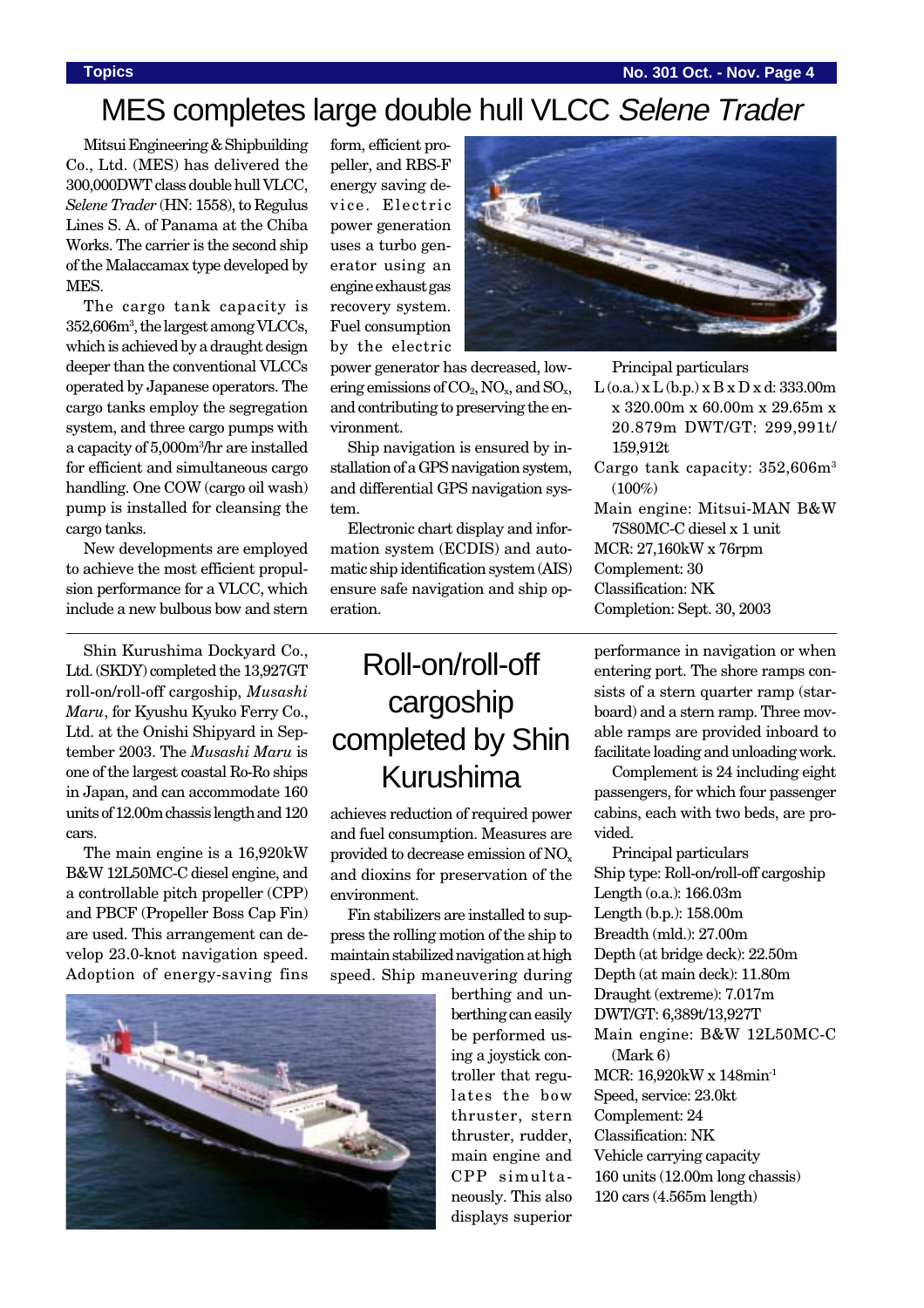## MES delivers AUV "r2D4" to University of Tokyo **—Sea bottom observation carried out off Sado Island—**

Mitsui Engineering and Shipbuilding Co., Ltd. (MES) has delivered "r2D4", an autonomous underwater vehicle (AUV) for exploring the seabed, to the University of Tokyo. MES took charge of the design and manufacture of "r2D4".

MES and the University of Tokyo jointly conducted observation of the seabed off Sado Island in the Japan Sea using "r2D4" from 15th to 19th July 2003. "r2D4" dived down and performed to scan the seabed along a fault line using the

side scan sonar, maintaining the attitude 30m from the seabed. "r2D4" passed exactly through each waypoint as pre-programmed, and succeeded in scanning acoustic images and CTDO measurements.

The research vessel, "Tansei Maru", owned by the university was used as a support vessel of "r2D4", and Niigata Shipbuilding & Repair, Inc., an MES affiliate, carried out logistic supply and various supports.

The University of Tokyo has developed various autonomous underwater vehicles since 1984 and succeeded in development of "R-One Robot" (in collaboration with MES) and achieved great results. The university, based upon the past achievements, has launched a five-year project called "R-Two Project" in fiscal year 2001. In this project, "r2D4" has been developed and observation of a hydrothermal vent system will be made using this AUV.

The goal of this project is as follows: At first to research



and develop a highly intelligent and reliable robot, then to make observation of phenomena occurring in the hydrothermal vent system using the robot. Technical feedback through these activities will lead the project to the final goal of development of a new seabed observation system mainly focused on the activity of AUVs.

In addition to observation of hydrothermal vent system, the advent of "r2D4" enable to ease the seeking of the lost property in seabed, observation of submarine vol-

canoes, swimming marine creatures, seawater environment, and co-operative survey with seabed observation stations.

For the reference, this project program is now being carried out as part of R&D of Deep Sea Intelligent Robot promoted by the Japan Society for the Promotion of Science.

Specification of "r2D4" Overall length: 4.4m Body height: 1.08m Body width: 0.81m Weight in air (without payload): 1.506t Weight in air (with payload): 1.63t Operating depth: 4,000m Cruising range: 60km Power source: Lithium ion secondary batteries Speed( max).: 3kt

# IHIMU completes D/H VLCC Eneos Breeze

IHI Marine United Inc. (IHIMU) has delivered the 301,013DWT double

hull crude oil carrier, *Eneos Breeze* (HN: 3161), to Liberian Jerboa Trans-



ports, Inc. of Liberia at its Kure Shipyard. The *Eneos Breeze* is the second of IHIMU's latest design of VLCC with the maximum hull form and maximum draft to pass the Straits of Malacca, Malaysia, the so-called Malaccamax type. After delivery, the vessel entered crude oil transport service between the Middle East and Japan.

Principal particulars:

 $L$  (o.a.) x  $L$  (b.p.) x  $B$  x  $D$  x d: 333.00m x 324.00m x 60.00m x 29.00m x 20.529m

DWT/ GT: 301,013t/159,909t

Main engine: DU-Sulzer 7RTA84TB diesel x 1 unit MCR: 27,160kW x 74.0rpm

Speed, service: 16kt

Classification: NK

Completion: Sept. 18, 2003